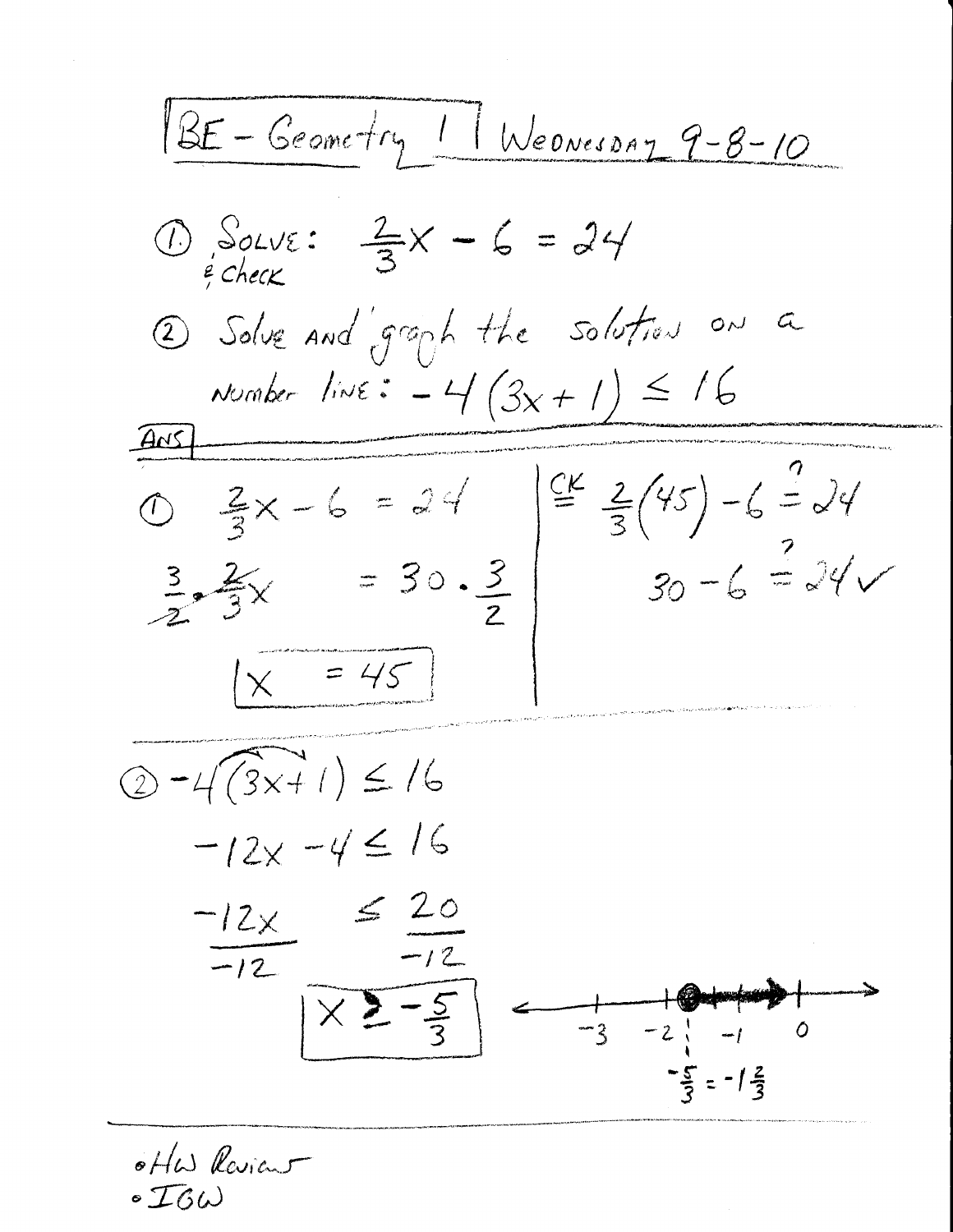Geometry 1 - Mr. C. - All work on looseleaf.

## Q1HW4

Evaluate each function.

1) 
$$
g(n) = 4n - 5
$$
; Find  $g(-7)$   
\n2)  $g(x) = 2x^3 - x$ ; Find  $g(1)$   
\n3)  $g(x) = 3x - 5$ ; Find  $g(x - 3)$   
\n4)  $p(n) = -4n - 1$ ; Find  $p(-2n)$ 

5) 
$$
h(n) = 4n - 2
$$
  
\n $g(n) = n - 4$   
\nFind  $h(g(n))$   
\n6)  $f(x) = -3x^2 + x$   
\n $g(x) = -x - 3$   
\nFind  $f(g(x))$ 

Solve each equation. Ckeck your solution.

$$
7) -13 = -6x - 7x \qquad \qquad 8) -23 = n - 8 + 2n
$$

9) 
$$
m-17 = -2 - (4m-5)
$$
  
10)  $4r + 15 = -5(7r - 3)$ 

## Solve each inequality and graph its solution.

11) 
$$
-2 - 8x - 1 > 13
$$
  
\n $\begin{array}{ccc}\n12 & 2n - 6 + 2n \le 10 \\
\hline\n6 & 1 & 2 & 3 & 4 & 5 & 6 & 7\n\end{array}$   
\n13)  $b - 8 + 3 > -9$   
\n $\begin{array}{ccc}\n13 & b - 8 + 3 > -9 \\
\hline\n8 & -7 & -6 & -5 & -4 & -3 & -2\n\end{array}$   
\n14)  $6r + 6r \le -12$ 

## Solve each inequality.

 $\sim 10^6$ 

-

$$
15) -5(x+3) > 37 + 8x
$$
  

$$
16) -5n -7(3-3n) < 8n + 35
$$

17)  $7(3 - 2a) \ge 30 - 5a$  18)  $3(3v - 1) > -28 + 4v$ 

Name

Date
leader and Period